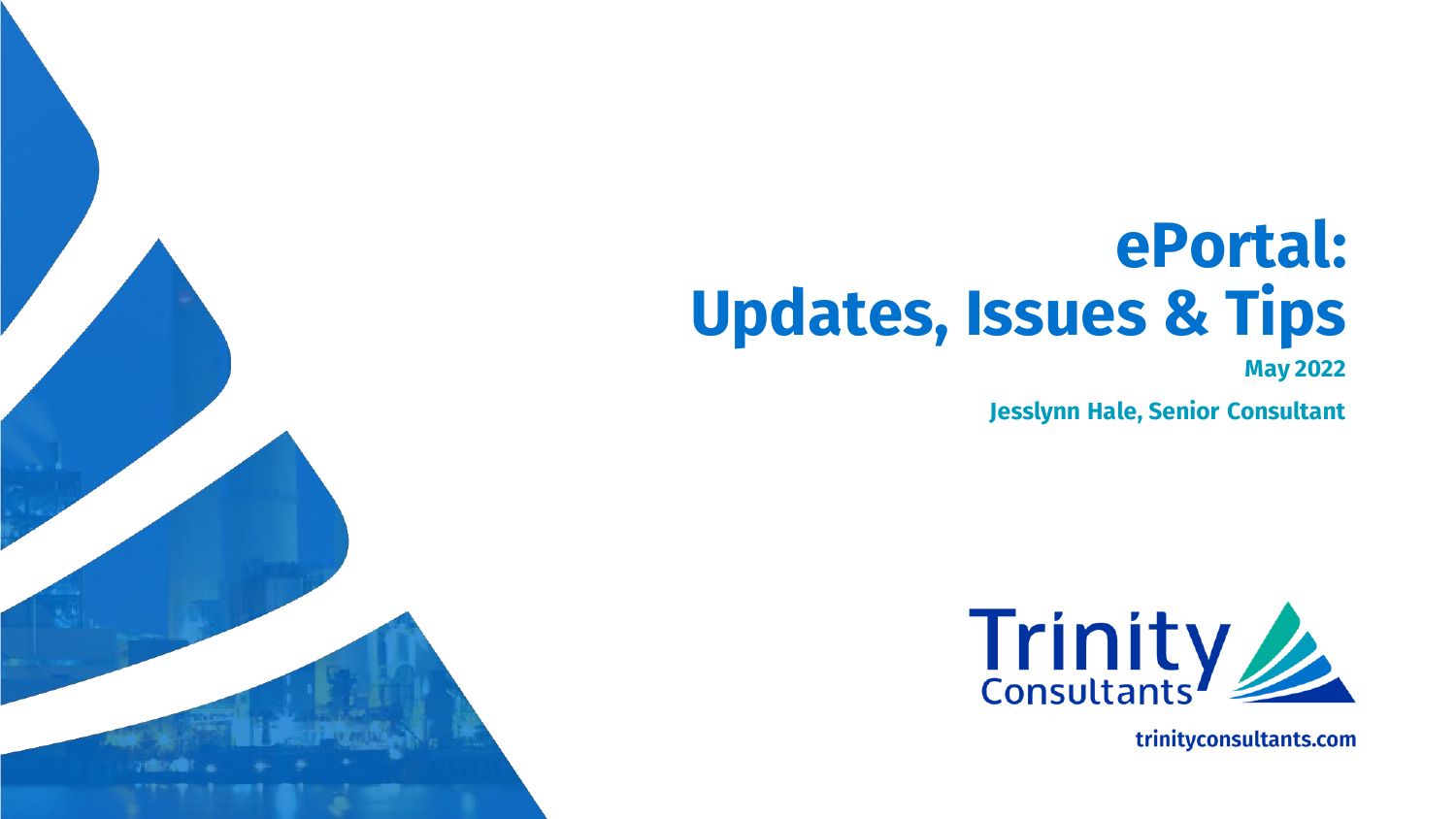### **What & Why?**

- ► ePortal is DEQ's online system for electronic submittals
- ► For the Office of Air Quality, it is the only form of electronic submittal accepted
- ► Air submission email (airsubmission@adeq.state.ar.us) is inactive
	- Responses to inspections are now submitted via ePortal
	- Upset condition reports are now submitted via ePortal (or faxed to DEQ)
	- Compliance reports (ACC, SAMR, etc.) are now submitted via ePortal
- ► Paper copies are still accepted via mail

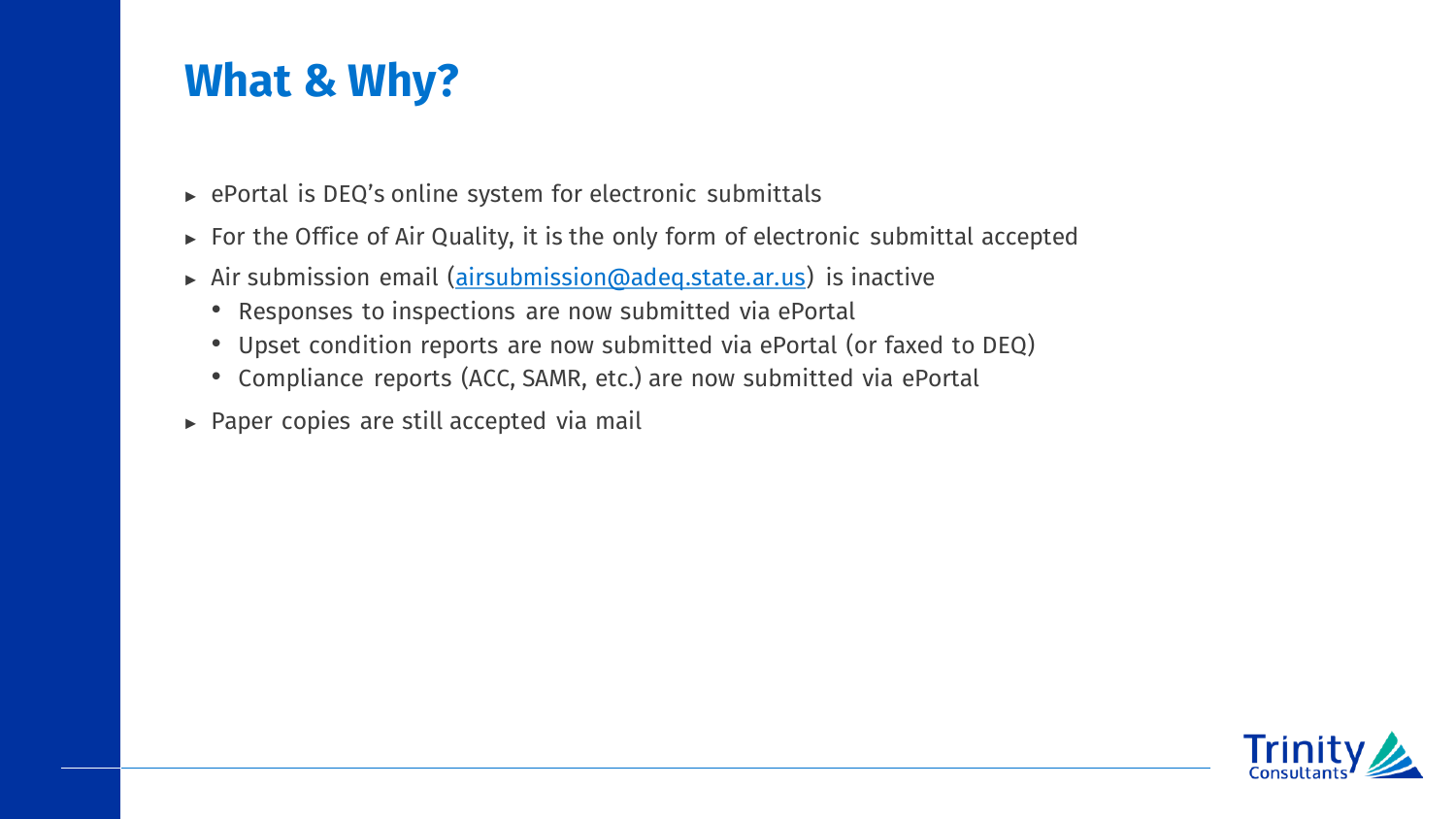#### **How to get access?**

- ► https://eportal.adeq.state.ar.us
- ► "How-to Intro: ePortal Guide" and "How-to-Intro: Quick-Start" document provides steps on registering and using ePortal.

| <b>ARKANSAS</b><br><b>ENERGY &amp; ENVIRONMENT</b>                  | <b>Division of Environmental Quality</b>                                                                                                                                                                                                                                        |                                                                                                                                                                                                                                |        |                     |        |         |                   |
|---------------------------------------------------------------------|---------------------------------------------------------------------------------------------------------------------------------------------------------------------------------------------------------------------------------------------------------------------------------|--------------------------------------------------------------------------------------------------------------------------------------------------------------------------------------------------------------------------------|--------|---------------------|--------|---------|-------------------|
| <b>DEQ Home</b>                                                     |                                                                                                                                                                                                                                                                                 |                                                                                                                                                                                                                                | Home & | Finder $\mathcal P$ | Help & | Sign In | <b>Register</b> ♦ |
| <b>Organizations</b>                                                | Welcome to the DEQ ePortal system                                                                                                                                                                                                                                               |                                                                                                                                                                                                                                |        |                     |        |         |                   |
| Select the organization from which you would like to submit a form. |                                                                                                                                                                                                                                                                                 |                                                                                                                                                                                                                                |        |                     |        |         |                   |
| Select Organization v                                               | environment. After the form is submitted, this system also allows its progress to be tracked.                                                                                                                                                                                   | The DEQ ePortal system is an online service that allows members of the public to electronically submit permit applications, registration forms, reports, and other forms to the Division of Environmental Quality in a secure  |        |                     |        |         |                   |
| <b>Forms</b>                                                        |                                                                                                                                                                                                                                                                                 |                                                                                                                                                                                                                                |        |                     |        |         |                   |
| To locate a specific form please use our form finder.               |                                                                                                                                                                                                                                                                                 | To find a specific form, you can either search through the Organization list or use the Form Finder. Both of these are located on the left side of the screen.                                                                 |        |                     |        |         |                   |
| P Form Finder                                                       | links below) and mail it to DEQ. Additional information can be found in our FAQ on e-signature approval.                                                                                                                                                                        | Many applications, registrations, and other forms require that you have e-signature approval before you can electronically sign them. To obtain this approval, you must download the DEQ electronic signature agreement (see a |        |                     |        |         |                   |
| <b>Frequently Asked Questions</b>                                   | <b>Contact Information</b>                                                                                                                                                                                                                                                      |                                                                                                                                                                                                                                |        |                     |        |         |                   |
| ? Where can I find instructions for the DEQ ePortal system?         | Address:<br><b>Division of Environmental Quality</b><br>5301 Northshore Drive                                                                                                                                                                                                   | Contacts:<br>Email: Help-ePortal@adeq.state.ar.us                                                                                                                                                                              |        |                     |        |         |                   |
| ? What is e-signature approval, and how do I get it?                | North Little Rock, AR 72118                                                                                                                                                                                                                                                     |                                                                                                                                                                                                                                |        |                     |        |         |                   |
| ? What is "Shared Access to Submissions"?                           | <b>Additional Links</b>                                                                                                                                                                                                                                                         |                                                                                                                                                                                                                                |        |                     |        |         |                   |
|                                                                     | Overview of ePortal v4.9 Changes c7                                                                                                                                                                                                                                             |                                                                                                                                                                                                                                |        |                     |        |         |                   |
|                                                                     | How-to Intro: ePortal Guide c?<br>How-to Intro: Quick-Start document c?<br>How-to Intro: Video demonstrations c7<br>DEQ Electronic Signature Agreement c7<br>DEQ Disclosure Statement c'<br>DEQ Website c7<br>DEQ Requlations of<br>DEQ Facility and Permit Summary Database c' |                                                                                                                                                                                                                                |        |                     |        |         |                   |

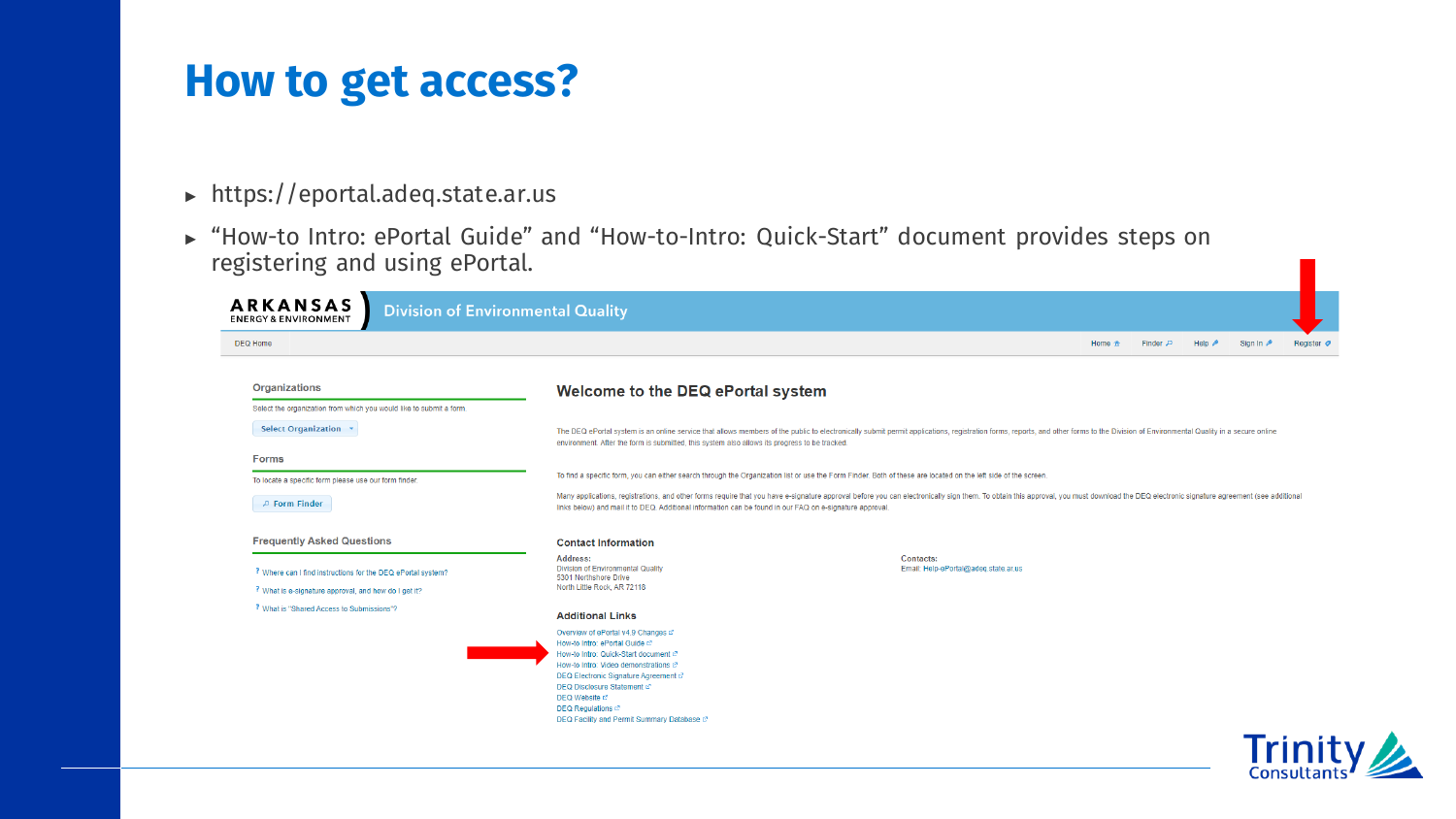### **ePortal Statistics for 2021 (Specific to Office of Air Quality)**

- ► For permit applications received, 90% were submitted via ePortal
	- The goal is 100%
- ► For compliance reports received, 86% were submitted via ePortal
	- The goal is 100%
- ► Applications are more likely to be administratively complete if developed in ePortal
	- 38% of the paper applications received were incomplete
	- 21% of the ePortal applications received were incomplete
- ► Permits for ePortal submissions were issued one month faster (on average) than permits for paper applications
- ► Incomplete applications took an average of 25 days to be deemed complete

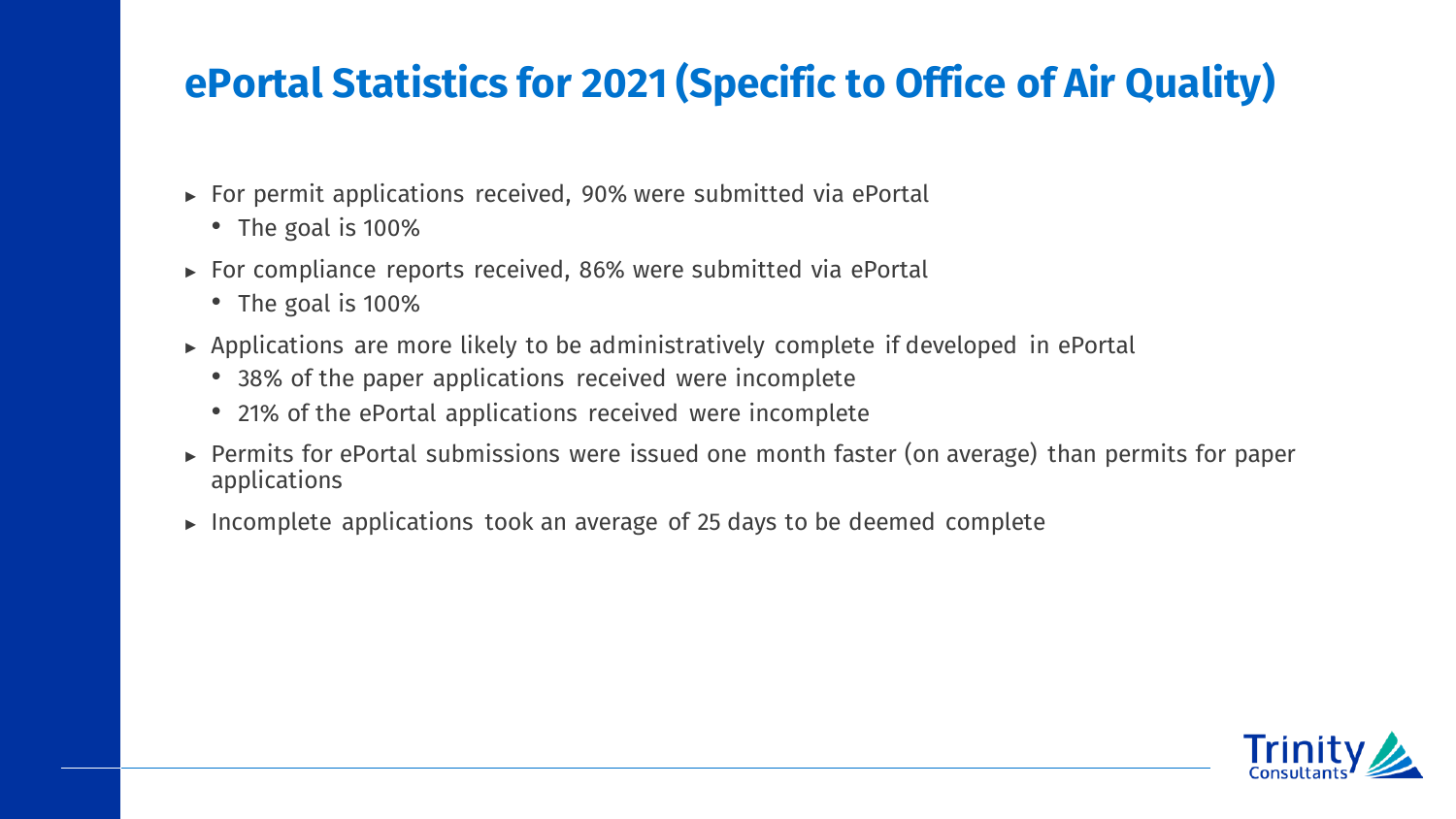### **ePortal Submission**

- ► To submit a document via ePortal, an Electronic Signature Agreement (ESA) is required
	- The ESA does not make you a Responsible Official (RO)
	- If you are not the RO, your submissions in ePortal are not certified
	- If the document requires certification and the submitter is not the RO, a hardcopy certification form signed by the RO must be mailed to DEQ
- ► A prepopulated ESA form can be downloaded from your Profile Screen after you register for an account
	- Sign it and mail the form with the original signature to DEQ
- ► If a user does not have an ESA on file with DEQ, users will also be prompted to download the prepopulated ESA when they attempt to digitally sign an ePortal submission
	- A signed ESA must be mailed to DEQ before ePortal submission can be completed

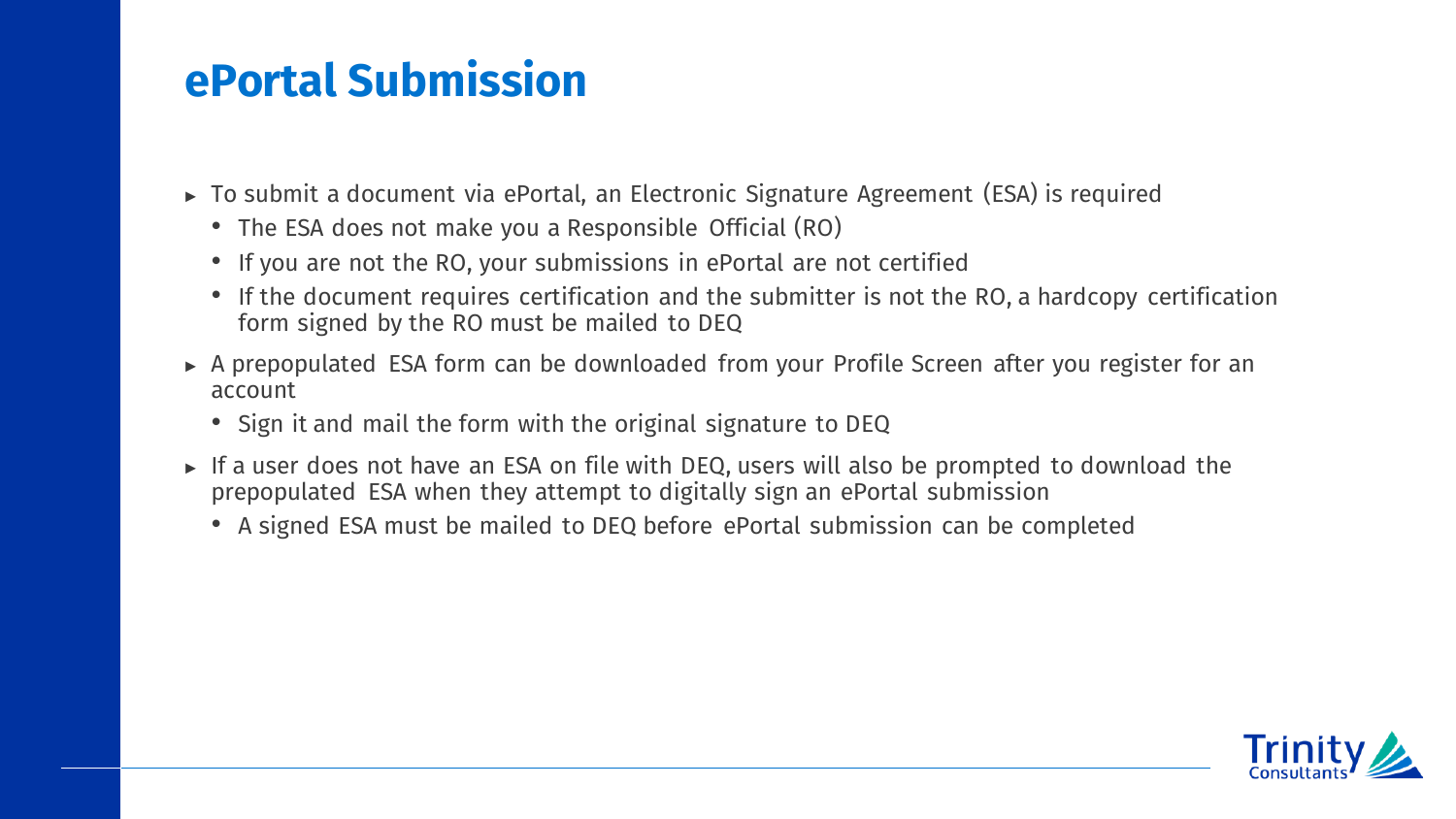# **Should my RO have an account?**

► Yes!

- $\triangleright$  It is not required, but it does make certified submittals easier
- $\triangleright$  If the RO is not the one submitting the application/report that requires certification:
	- An extra step of signing a hard copy certification form and mailing it to DEQ is required
	- The application or report is not considered "received" until the signed certification form is received by DEQ
- ► DEQ prefers submittals with electronic signatures over hard copy certification forms
	- When hard copy certifications are mailed to DEQ, this could hold up the review by several weeks

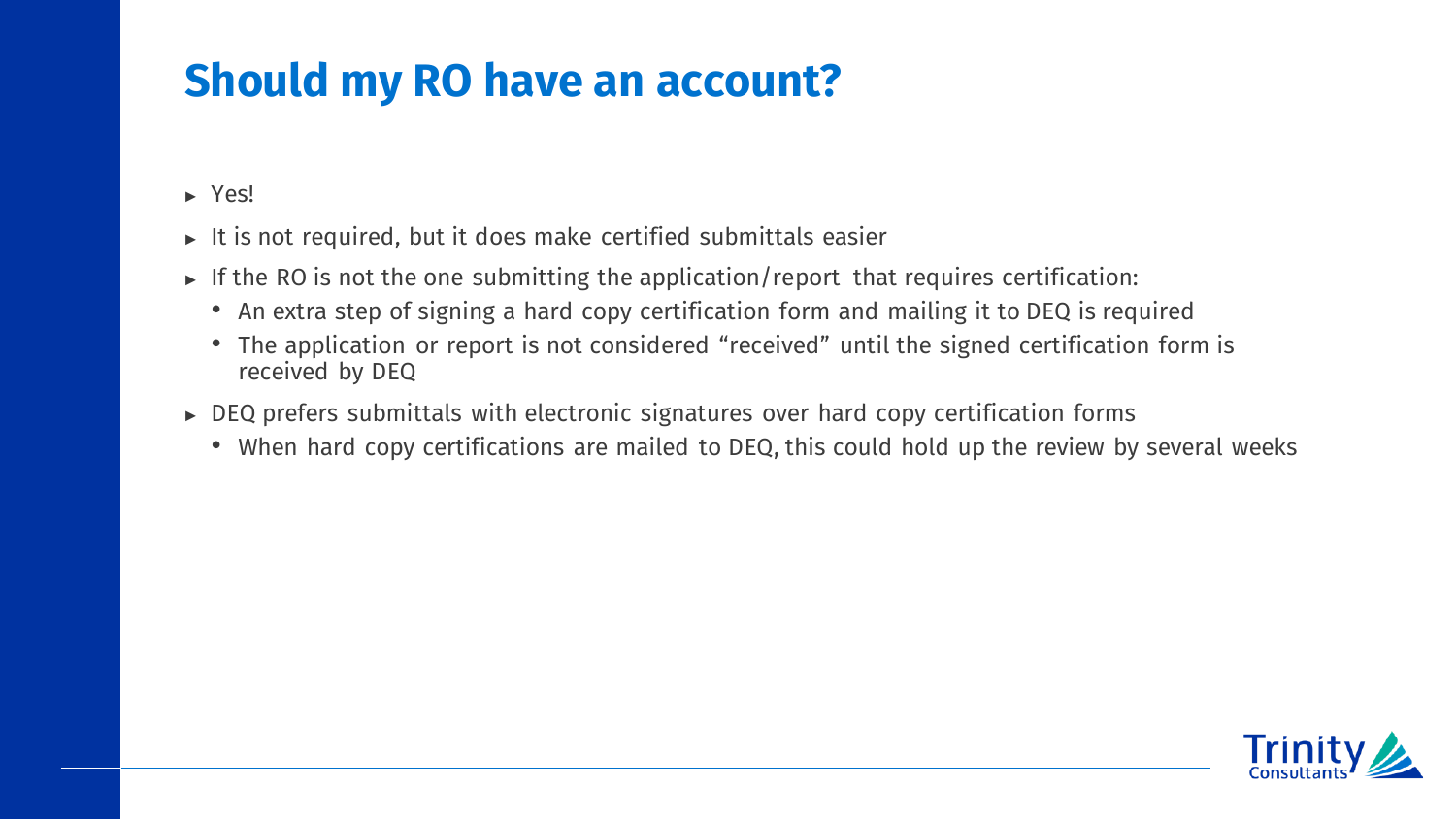#### **ePortal Updates**

- ► "History" has been relabeled "My Submissions"
	- New look!
	- No longer can rename submissions from this screen; however, it will be added back with the next upgrade
	- There is a "balance due" column now
	- Action icons have changed

| My Submissions                                                                       |             |                |                     |                   |                                                                                                                                                                                                                                                                                                                                                                                                                                                                            | O Quick search |        |
|--------------------------------------------------------------------------------------|-------------|----------------|---------------------|-------------------|----------------------------------------------------------------------------------------------------------------------------------------------------------------------------------------------------------------------------------------------------------------------------------------------------------------------------------------------------------------------------------------------------------------------------------------------------------------------------|----------------|--------|
| 182 results found                                                                    |             |                |                     |                   |                                                                                                                                                                                                                                                                                                                                                                                                                                                                            |                |        |
| Name                                                                                 | <b>AFIN</b> | Submission ID  | Started on $\equiv$ | Submitted on      | <b>Balance Due</b>                                                                                                                                                                                                                                                                                                                                                                                                                                                         | <b>Status</b>  |        |
| Air Application for<br>Registrations, Minor<br>Source Permits, or Title<br>V Permits | 52-00019    | HPH-T0G7-FKP19 | 5/19/2022 8:57 PM   |                   | $\frac{1}{2}$                                                                                                                                                                                                                                                                                                                                                                                                                                                              | <b>DRAFT</b>   | 亩<br>I |
| Monthly<br>Compliance Report -<br>April 2022                                         | 35-01477    | HPH-SMRR-ME0FH | 5/19/2022 9:45 AM   |                   | $\frac{1}{2} \left( \frac{1}{2} \right) \left( \frac{1}{2} \right) \left( \frac{1}{2} \right) \left( \frac{1}{2} \right) \left( \frac{1}{2} \right) \left( \frac{1}{2} \right) \left( \frac{1}{2} \right) \left( \frac{1}{2} \right) \left( \frac{1}{2} \right) \left( \frac{1}{2} \right) \left( \frac{1}{2} \right) \left( \frac{1}{2} \right) \left( \frac{1}{2} \right) \left( \frac{1}{2} \right) \left( \frac{1}{2} \right) \left( \frac{1}{2} \right) \left( \frac$ | SIGNING        |        |
| Notification Letter                                                                  | 35-01477    | HPH-R2HD-C5WBR | 5/17/2022 9:48 AM   | 5/17/2022 2:33 PM | $\frac{1}{2} \left( \frac{1}{2} \right) \left( \frac{1}{2} \right) \left( \frac{1}{2} \right) \left( \frac{1}{2} \right) \left( \frac{1}{2} \right) \left( \frac{1}{2} \right) \left( \frac{1}{2} \right) \left( \frac{1}{2} \right) \left( \frac{1}{2} \right) \left( \frac{1}{2} \right) \left( \frac{1}{2} \right) \left( \frac{1}{2} \right) \left( \frac{1}{2} \right) \left( \frac{1}{2} \right) \left( \frac{1}{2} \right) \left( \frac{1}{2} \right) \left( \frac$ | CLOSED         |        |

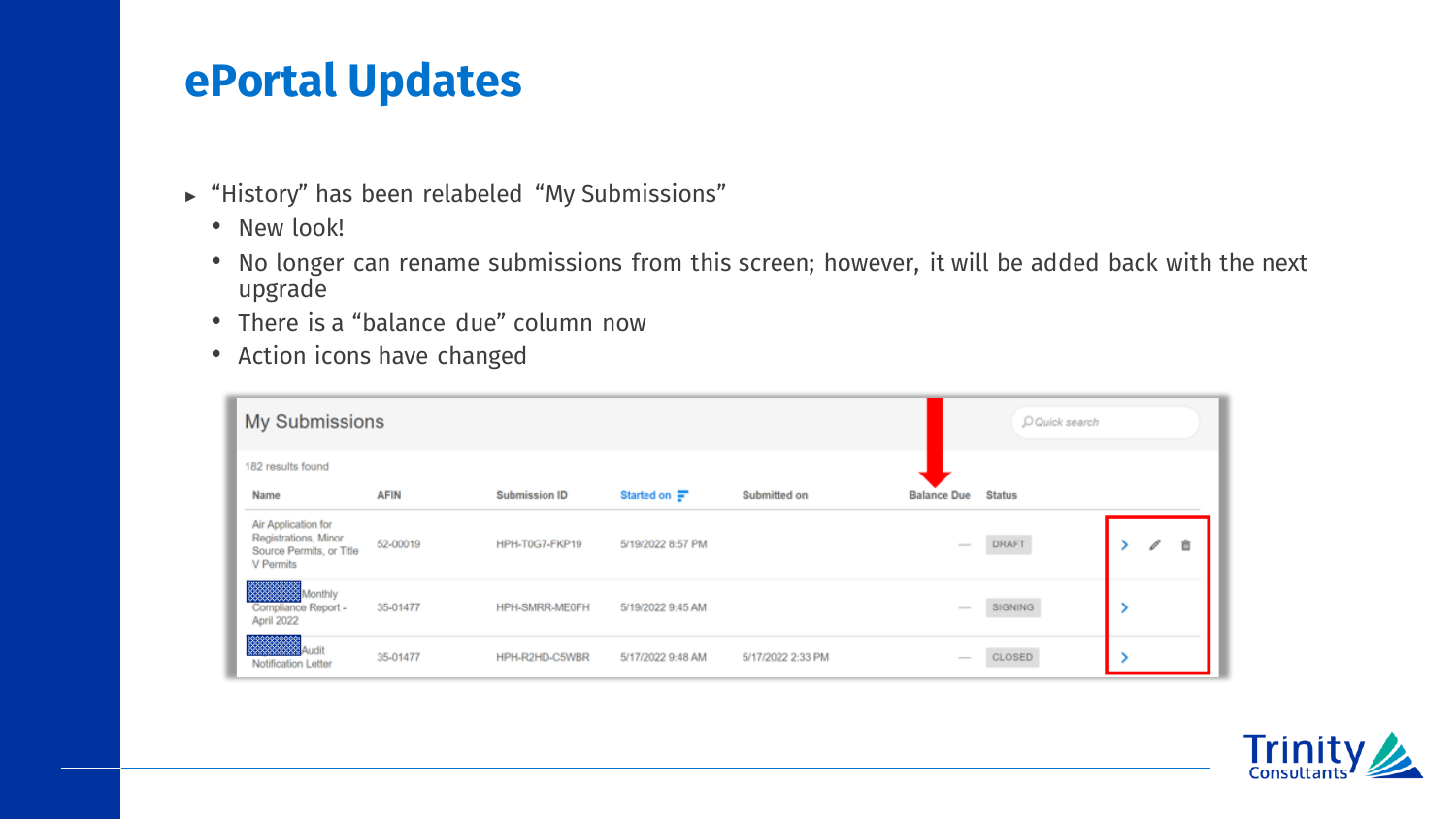# **ePortal Updates (cont'd)**

- ► To change a Submission Name
	- Select submission overview icon
	- On the submission overview page, click on the form name and an edit box will pop up

| <b>My Submissions</b>                                                                       |                        |                      |                                                                   |                     |                        |                       | O Quick search |   |   |
|---------------------------------------------------------------------------------------------|------------------------|----------------------|-------------------------------------------------------------------|---------------------|------------------------|-----------------------|----------------|---|---|
| 182 results found                                                                           |                        |                      |                                                                   |                     |                        |                       |                |   |   |
| <b>AFIN</b><br><b>Name</b>                                                                  |                        | <b>Submission ID</b> | Started on $\blacksquare$                                         | <b>Submitted on</b> | <b>Balance Due</b>     | <b>Status</b>         |                |   |   |
| Air Application for<br>Registrations, Minor<br>Source Permits, or Title<br><b>V</b> Permits | 52-00019               | HPH-T0G7-FKP19       | 5/19/2022 8:57 PM                                                 |                     |                        | <b>DRAFT</b>          |                | Ĩ | 靣 |
| <b>NAME</b>                                                                                 | <b>V</b> Permits       |                      | Air Application for Registrations, Minor Source Permits, or Title |                     | <b>Status</b><br>DRAFT |                       |                |   |   |
| <b>ORIGINALLY STARTED</b><br><b>BY</b>                                                      | L Jesslynn Spence Hale |                      |                                                                   |                     |                        |                       |                |   |   |
| <b>AFIN</b>                                                                                 | 52-00019               |                      |                                                                   |                     | ेरे                    | <b>Continue Editi</b> |                |   |   |
| <b>SUBMISSION ID</b>                                                                        | HPH-T0G7-FKP19         |                      |                                                                   |                     |                        |                       | <b>Trinity</b> |   |   |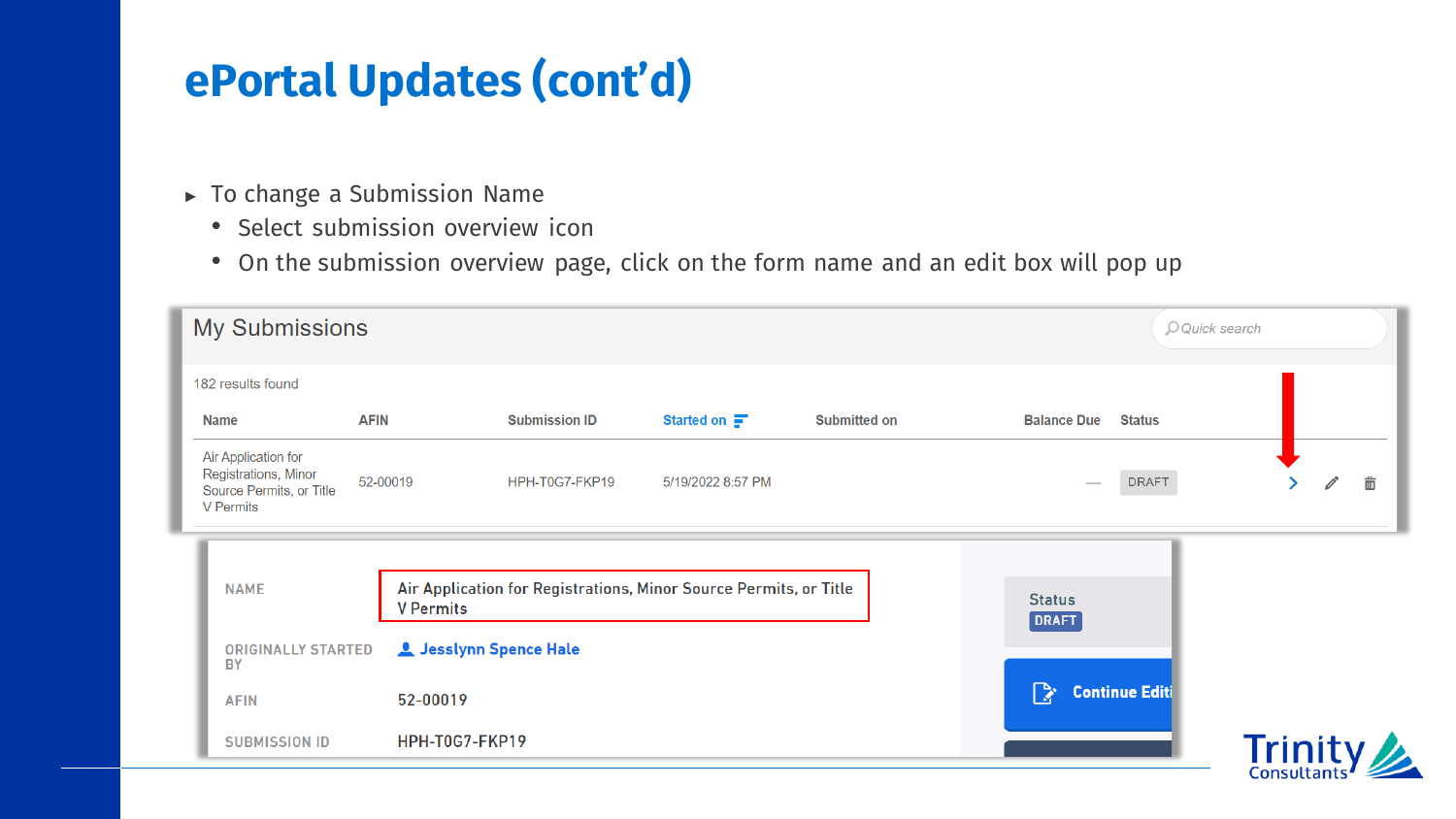### **ePortal Updates (cont'd)**

- ► Self-Disclosure Form has been added
	- Located on the ePortal Home page

| <b>ARKANSAS</b><br><b>ENERGY &amp; ENVIRONMENT</b>                                                                                                       | <b>Division of Environmental Quality</b>                                                                                                                                                                                                                                                                               |           |                                      |                |
|----------------------------------------------------------------------------------------------------------------------------------------------------------|------------------------------------------------------------------------------------------------------------------------------------------------------------------------------------------------------------------------------------------------------------------------------------------------------------------------|-----------|--------------------------------------|----------------|
| <b>DEO Home</b>                                                                                                                                          |                                                                                                                                                                                                                                                                                                                        | Home A    | Finder $\rho$                        | My Submissions |
| <b>Organizations</b>                                                                                                                                     | Welcome to the DEQ ePortal system                                                                                                                                                                                                                                                                                      |           |                                      |                |
| Select the organization from which you would like to submit a form.                                                                                      |                                                                                                                                                                                                                                                                                                                        |           |                                      |                |
| Select Organization v                                                                                                                                    | The DEQ ePortal system is an online service that allows members of the public to electronically submit permit applications, registration forms, r<br>Quality in a secure online environment. After the form is submitted, this system also allows its progress to be tracked.                                          |           |                                      |                |
| <b>Forms</b>                                                                                                                                             |                                                                                                                                                                                                                                                                                                                        |           |                                      |                |
| To locate a specific form please use our form finder.                                                                                                    | To find a specific form, you can either search through the Organization list or use the Form Finder. Both of these are located on the left side of th                                                                                                                                                                  |           |                                      |                |
| $P$ Form Finder                                                                                                                                          | Many applications, registrations, and other forms require that you have e-signature approval before you can electronically sign them. To obtain t<br>signature agreement (see additional links below) and mail it to DEQ. Additional information can be found in our FAQ on e-signature approval.                      |           |                                      |                |
| <b>Frequently Asked Questions</b><br>? Where can I find instructions for the DEQ ePortal system?<br>? What is e-signature approval, and how do I get it? | <b>Contact Information</b><br>Address:<br>Division of Environmental Quality<br>5301 Northshore Drive<br>North Little Rock, AR 72118                                                                                                                                                                                    | Contacts: | Email: Help-ePortal@adeq.state.ar.us |                |
| ? What is "Shared Access to Submissions"?                                                                                                                | <b>Additional Links</b>                                                                                                                                                                                                                                                                                                |           |                                      |                |
|                                                                                                                                                          | Overview of ePortal v4.9 Changes c7<br>How-to Intro: ePortal Guide c7<br>How-to Intro: Quick-Start document c'<br>How-to Intro: Video demonstrations c7<br>DEQ Electronic Signature Agreement of<br>DEQ Disclosure Statement c'<br>DEQ Website c'<br>DEQ Requlations c?<br>DEQ Facility and Permit Summary Database c7 |           |                                      |                |
|                                                                                                                                                          | <b>Forms</b>                                                                                                                                                                                                                                                                                                           |           |                                      |                |
|                                                                                                                                                          | <b>Self-Disclosure</b><br>Form used to request penalty mitigation by self-disclosing qualifying violations                                                                                                                                                                                                             |           |                                      |                |

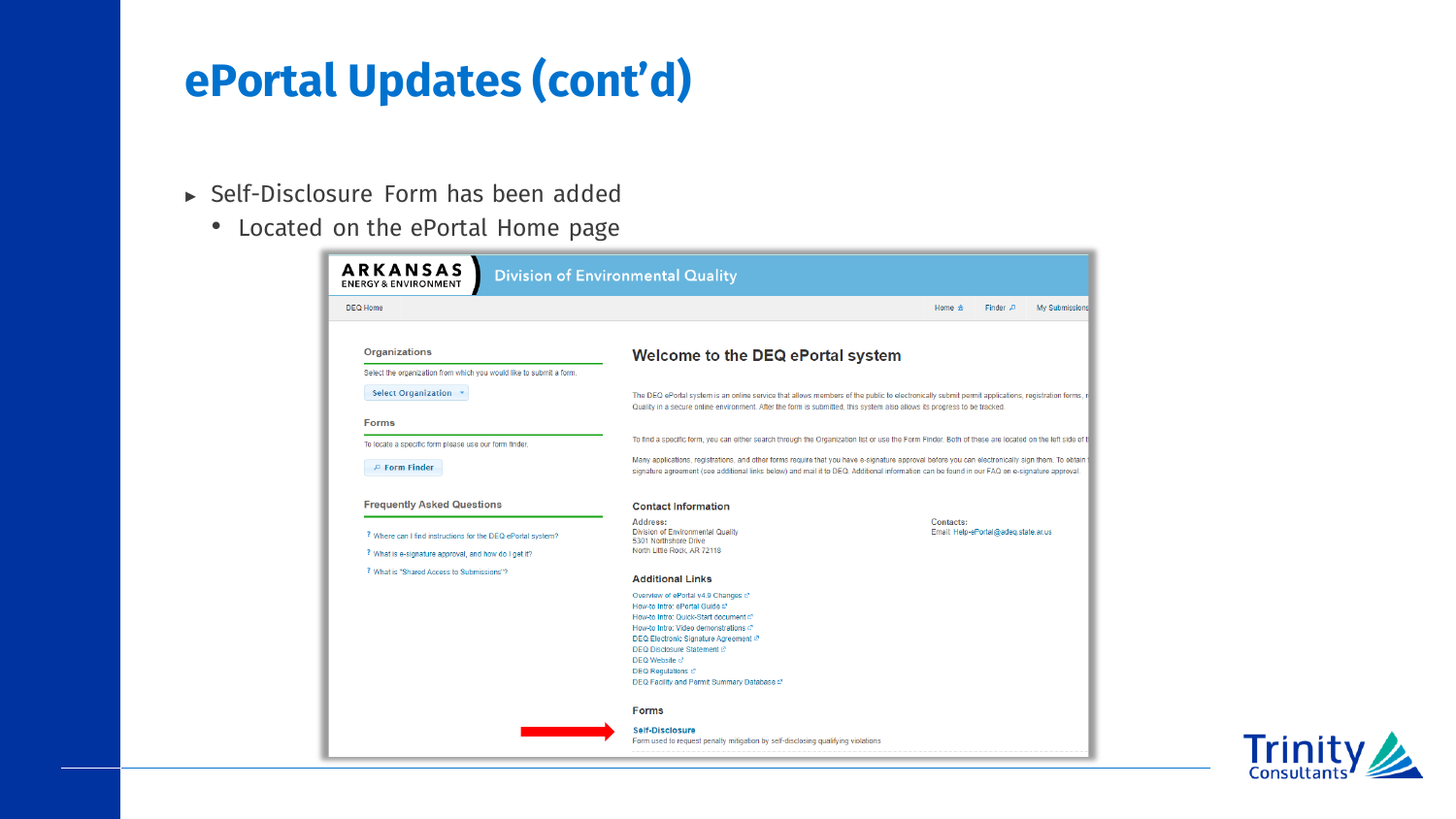## **Issues Pertaining to ePortal**

- ► An electronic signature should only be applied for using an ePortal account created with an email address that is **NOT** shared
- $\triangleright$  Electronic signatures/certification by the RO is the preferred method
- ► Signing and Certification issues
	- Make sure the accurate signing selection is checked on the form
	- If using hard copy certification, mail it as soon possible after the document is submitted in ePortal
	- Understand who can sign and certify applications
- ► **DO NOT** submit a complete hard copy application with the hard copy certification form
- $\triangleright$  Provide the right contact
	- Applications require contact information for various items (permit contact, invoice contact, facility contact, etc.)
	- Do not provide the RO for each contact if they are not the person to receive the invoice or questions about the contents of the application, etc.

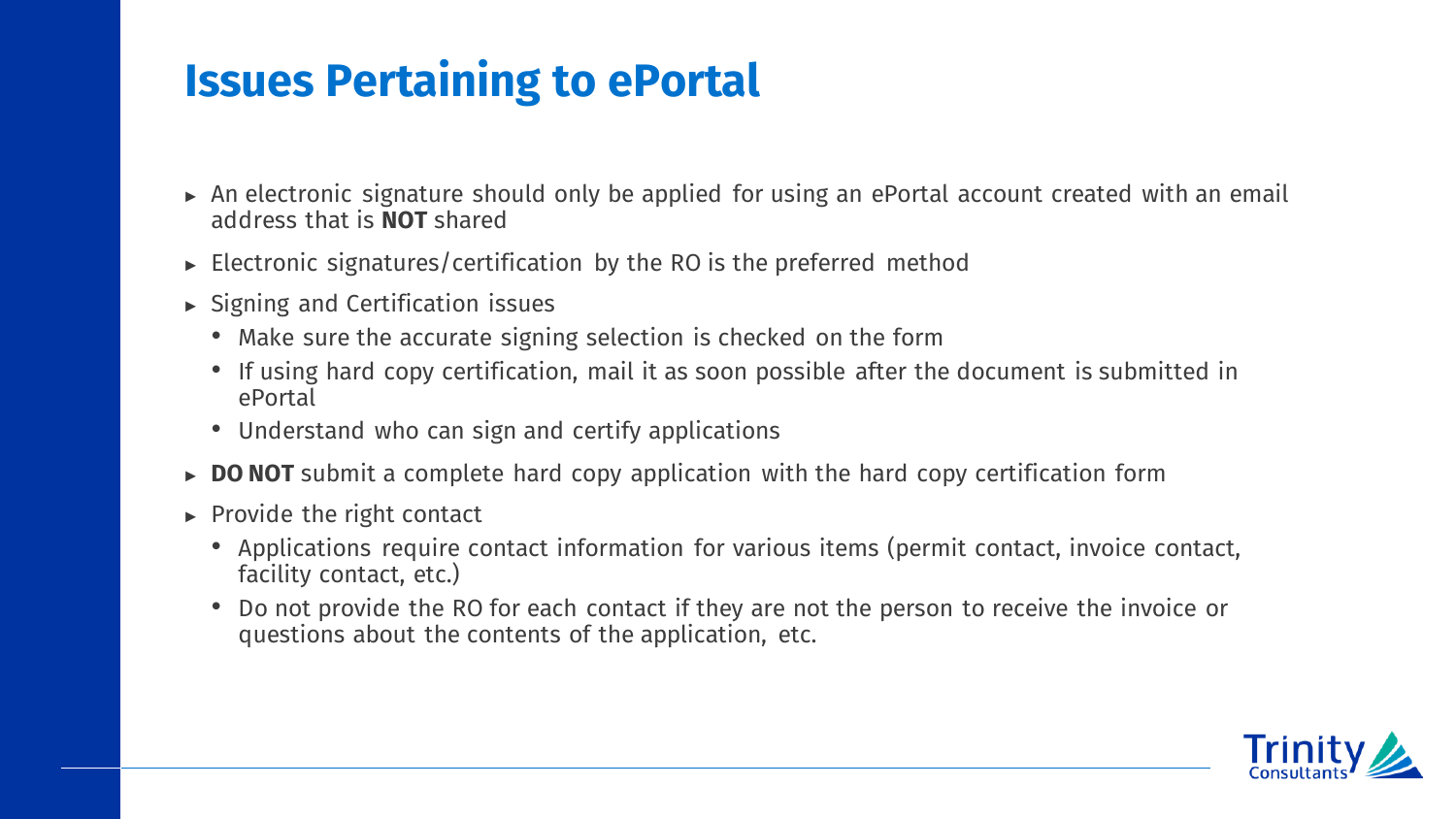# **Things DEQ Would Like You To Know**

- ► The new signing process with the previous update is continuing to cause confusion
	- **Only an RO can digitally sign an ePortal submission**
	- If you are a consultant or a non-RO and the RO **does not** have an ePortal account, select "hard copy signature" option
	- If you are consultant or non-RO and the RO **does** have an ePortal account, select "digital signature" and provide the RO's email address on the next screen.

| Select signing method                                                                      |                                                                                    |
|--------------------------------------------------------------------------------------------|------------------------------------------------------------------------------------|
| <b>Digital Signature</b>                                                                   | <b>Hard Copy Signature</b>                                                         |
| Users you specify will be invited by email, and given a link to<br>digitally sign the form | You will print a PDF copy of the form, and gather the<br>appropriate signature(s). |

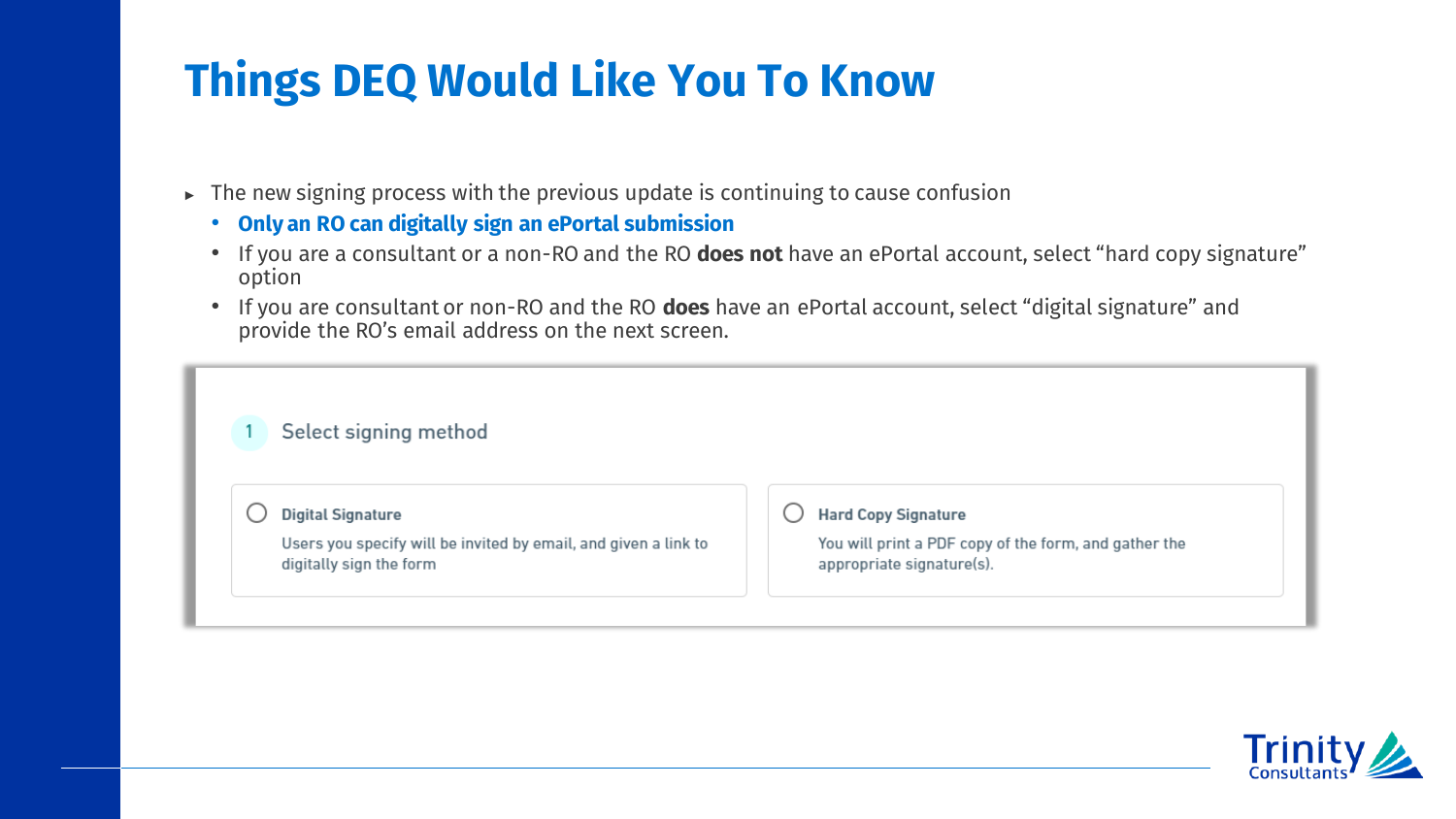# **Things DEQ Would Like You To Know (cont'd)**

► Digital Signature option

| Signing                                                                                                                                                                                                                          |                                        |  |
|----------------------------------------------------------------------------------------------------------------------------------------------------------------------------------------------------------------------------------|----------------------------------------|--|
| <b>Choose Signers</b><br>$2^{\circ}$                                                                                                                                                                                             |                                        |  |
| Who will be signing this form?                                                                                                                                                                                                   |                                        |  |
| Me                                                                                                                                                                                                                               | Someone else                           |  |
| Invite a Signer<br>$\overline{3}$                                                                                                                                                                                                |                                        |  |
|                                                                                                                                                                                                                                  |                                        |  |
| Please fill in information for the user who will need to sign. When you finish this process, they will each be sent an email invitation to<br>sign the form.<br>Please make sure you specify the correct email address.<br>Email | <b>Signing Instructions (optional)</b> |  |

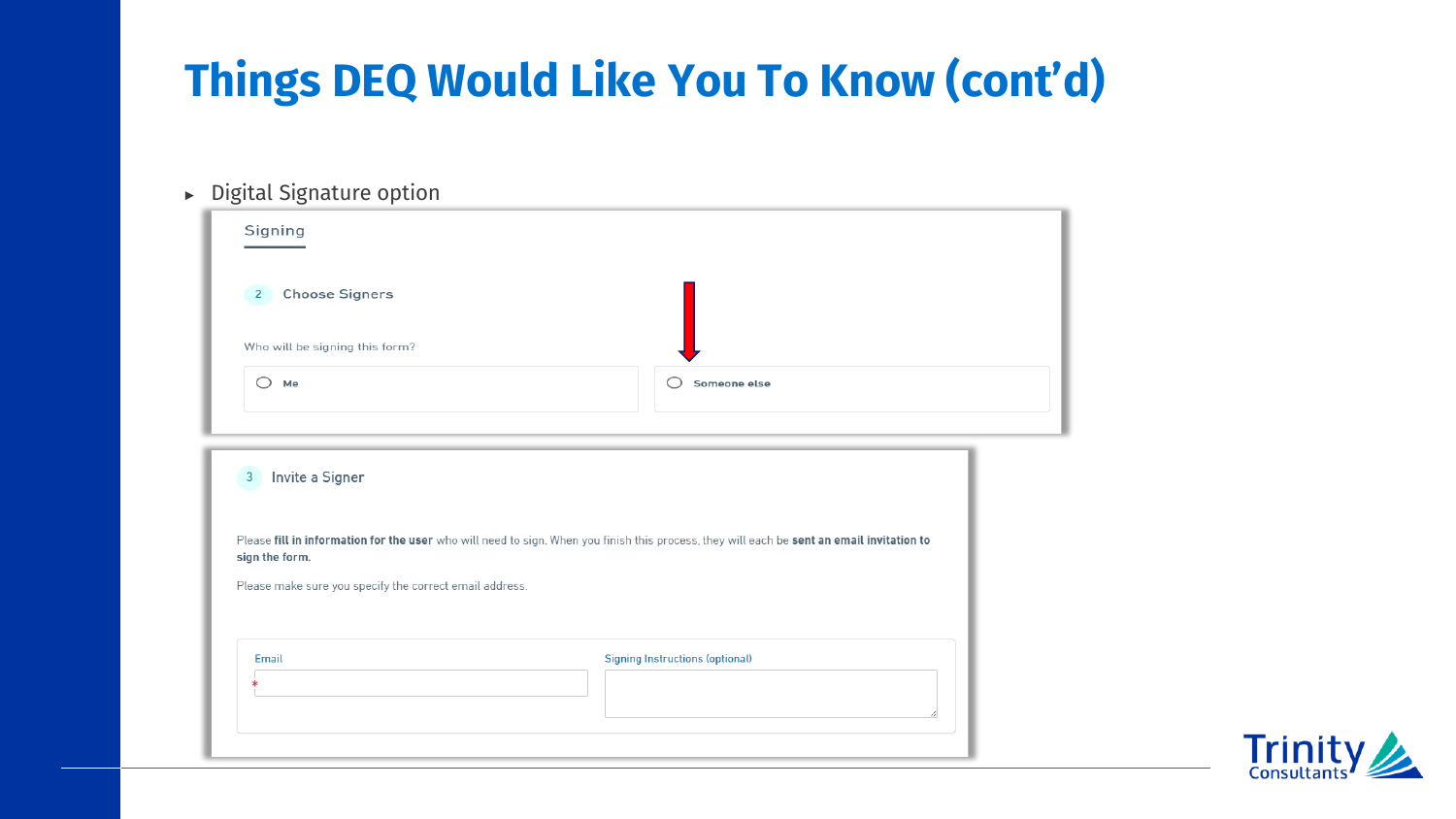# **Things DEQ Would Like You To Know (cont'd)**

- ► In the "List All Changes" section on application form:
	- DEQ requests that this section be completed with a concise list of changes
	- The permit engineer is looking for a quick list of changes, not a narrative
	- Do not only reference an attached summary
	- Example:

| Select the Type of Title V Permit Application<br>Initial (New) Permit (Includes changes between Minor, Title V, Registrations, and<br>General Permit types)                                                     |
|-----------------------------------------------------------------------------------------------------------------------------------------------------------------------------------------------------------------|
| <b>Renewal of Existing Permit</b>                                                                                                                                                                               |
| Significant Modification                                                                                                                                                                                        |
| <b>Minor Modification</b>                                                                                                                                                                                       |
| Administrative Amendment                                                                                                                                                                                        |
| List All Changes and Revised Sources Associated with this Application or Indicate<br>"None"<br>Revise permit limits for SN-01<br>Add new source SN-26<br>Delete source SN-19 and associated specific conditions |

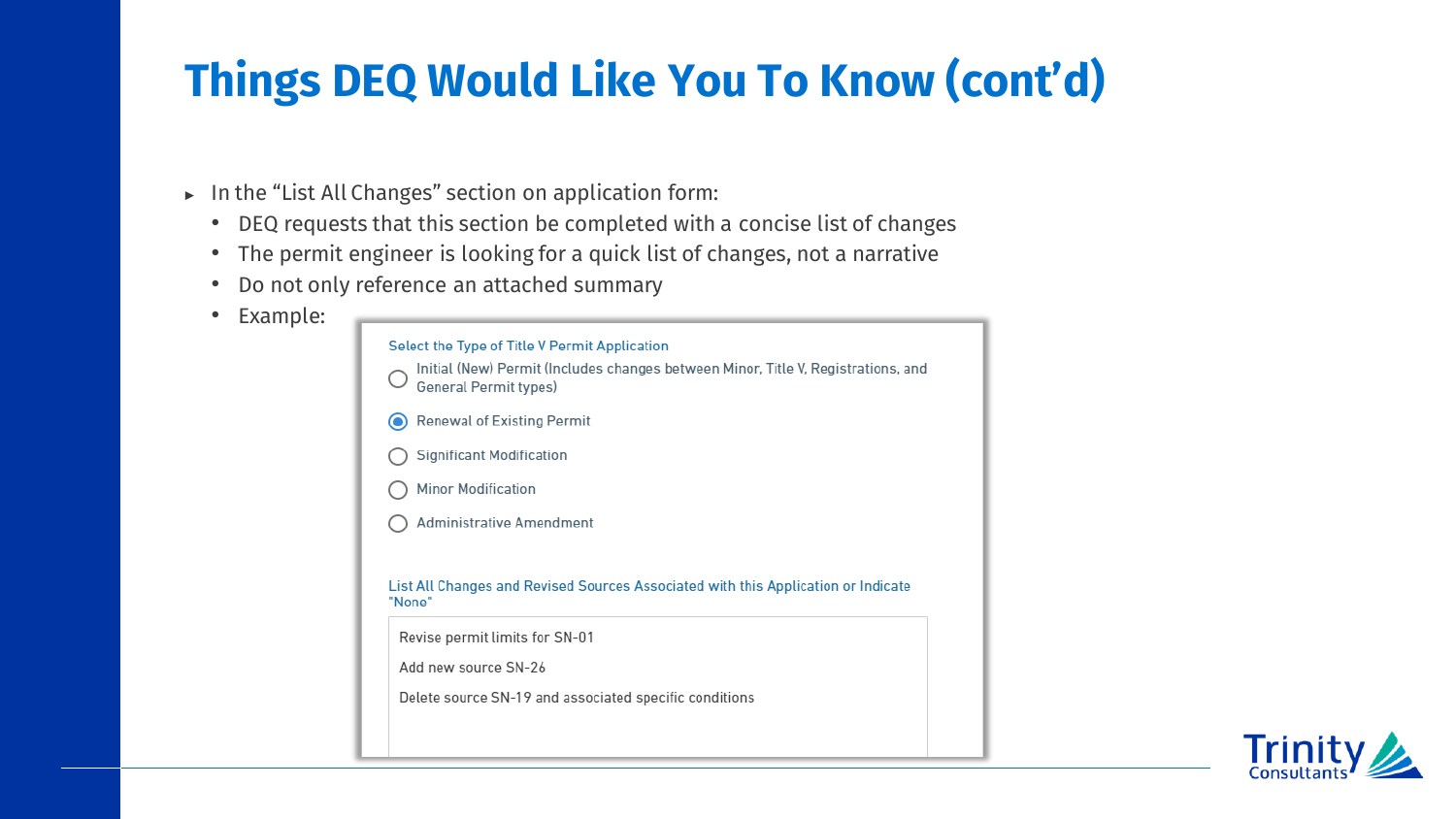# **Things DEQ Would Like You To Know (cont'd)**

- ► Attachments continue to be an issue
	- Don't attach documents to a required section that simply says "No changes since last renewal" or "No changes from current permit"
	- Name all attachments with descriptive names to indicate what that attachment is without having to open
	- Consider attaching the excel file of the calculations
	- Submit one ERT file for all sources included in the application
- ► Extra Information not related to ePortal
	- Overdue fees will stop your permit from being issued
	- If the permit contact leaves your facility, contact the permit engineer to provide a new contact
	- Any changes to the calculations or ERT for a permitted source needs to be clearly explained in the application

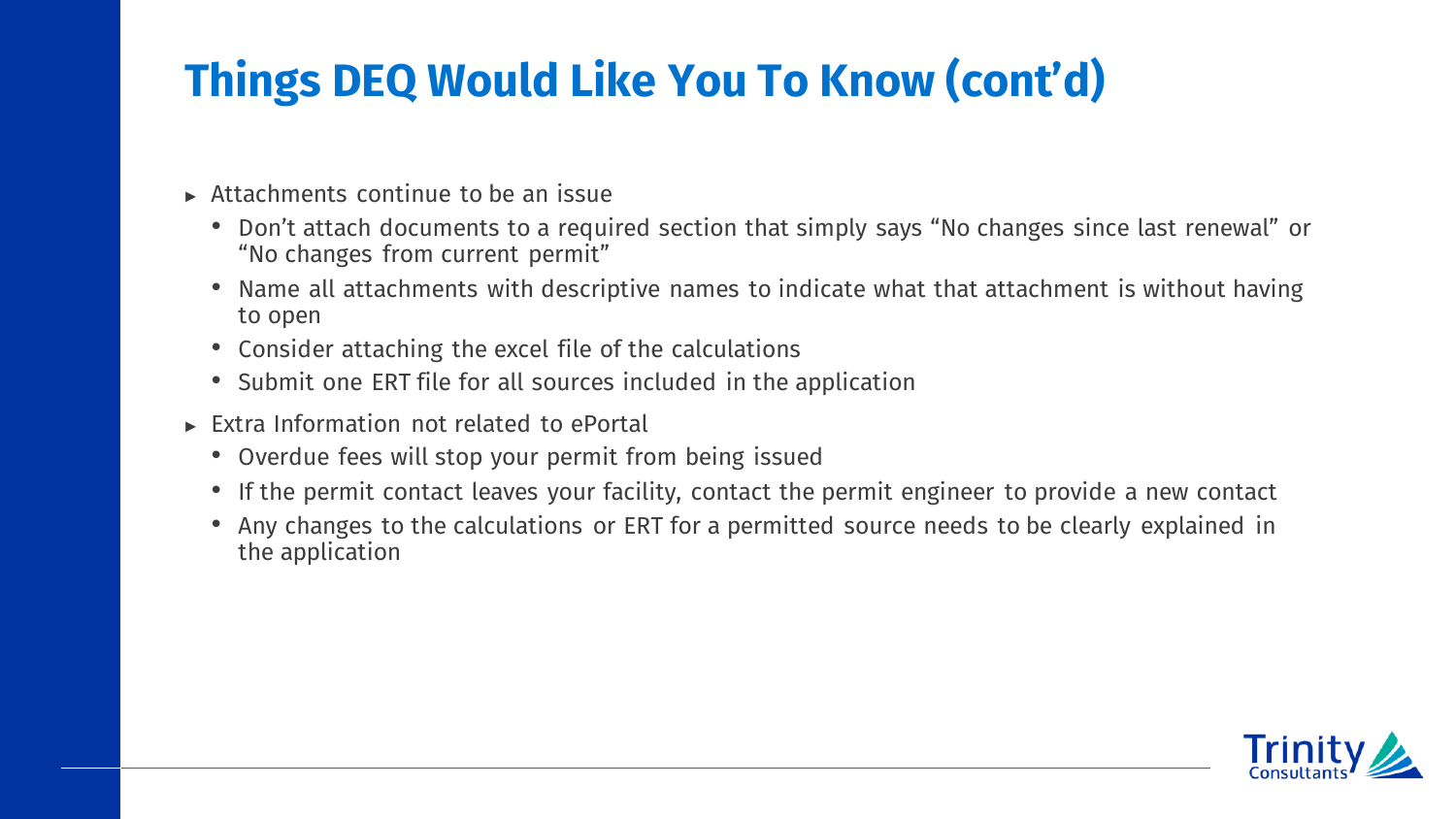# **ePortal Tips**

► Pre-fill facility information from the active permit

| Enter the Active Air Permit Number (If Applicable) |                              |
|----------------------------------------------------|------------------------------|
|                                                    |                              |
| <b>Begin Form Entry</b>                            | <b>Download Mail-in Form</b> |

- ► Pre-filled Hard Copy Certification Form
	- From "My Submissions" click on the review icon of the document submitted
	- On the Submission Overview page, click Download/Export



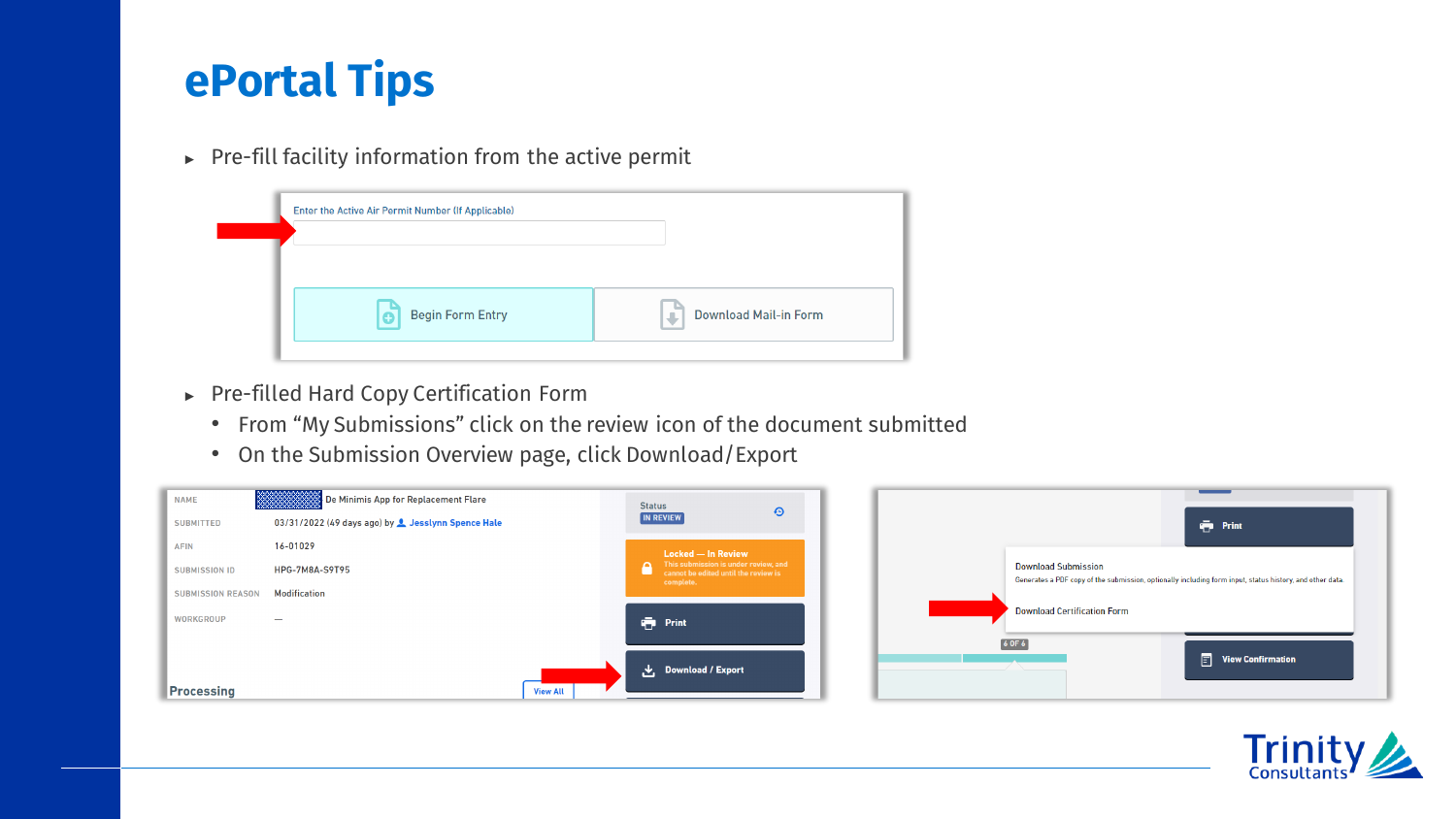# **ePortal Tips (cont'd)**

- ► In My Submissions, clicking on any header will change the display
	- Click the "Submitted On" header and the list will reverse order from most recently submitted to the very first submittal
	- Click "Name" header and the list will sort in alphabetical order
- $\rightarrow$  Search box will sort the Submissions Name column

| <b>My Submissions</b>                                                                       |             |                      |                           |                     |                          | <b>O</b> Minor             |         | Ø |
|---------------------------------------------------------------------------------------------|-------------|----------------------|---------------------------|---------------------|--------------------------|----------------------------|---------|---|
| 11 results found                                                                            |             |                      |                           |                     |                          |                            |         |   |
| <b>Name</b>                                                                                 | <b>AFIN</b> | <b>Submission ID</b> | Started on $\blacksquare$ | <b>Submitted on</b> | <b>Balance Due</b>       | <b>Status</b>              |         |   |
| Air Application for<br>Registrations, Minor<br>Source Permits, or Title<br><b>V</b> Permits | 52-00019    | HPH-T0G7-FKP19       | 5/19/2022 8:57 PM         |                     |                          | <b>DRAFT</b>               | D,      | 靣 |
| Minor Source<br><u> Estados de </u><br>Application                                          | 33-00013    | HP1-EBX3-EB95G       | 7/22/2020 11:50 AM        | 8/21/2020 12:39 PM  |                          | $\bullet$<br><b>ISSUED</b> |         |   |
| <b>Enterprise PL</b><br><b>Connection Minor Mod</b>                                         | 18-00120    | HP1-7BMD-HG4SQ       | 7/13/2020 1:46 PM         | 7/28/2020 2:15 PM   | $\overline{\phantom{a}}$ | $\bullet$<br><b>ISSUED</b> |         |   |
|                                                                                             |             |                      |                           |                     |                          |                            | Trinity |   |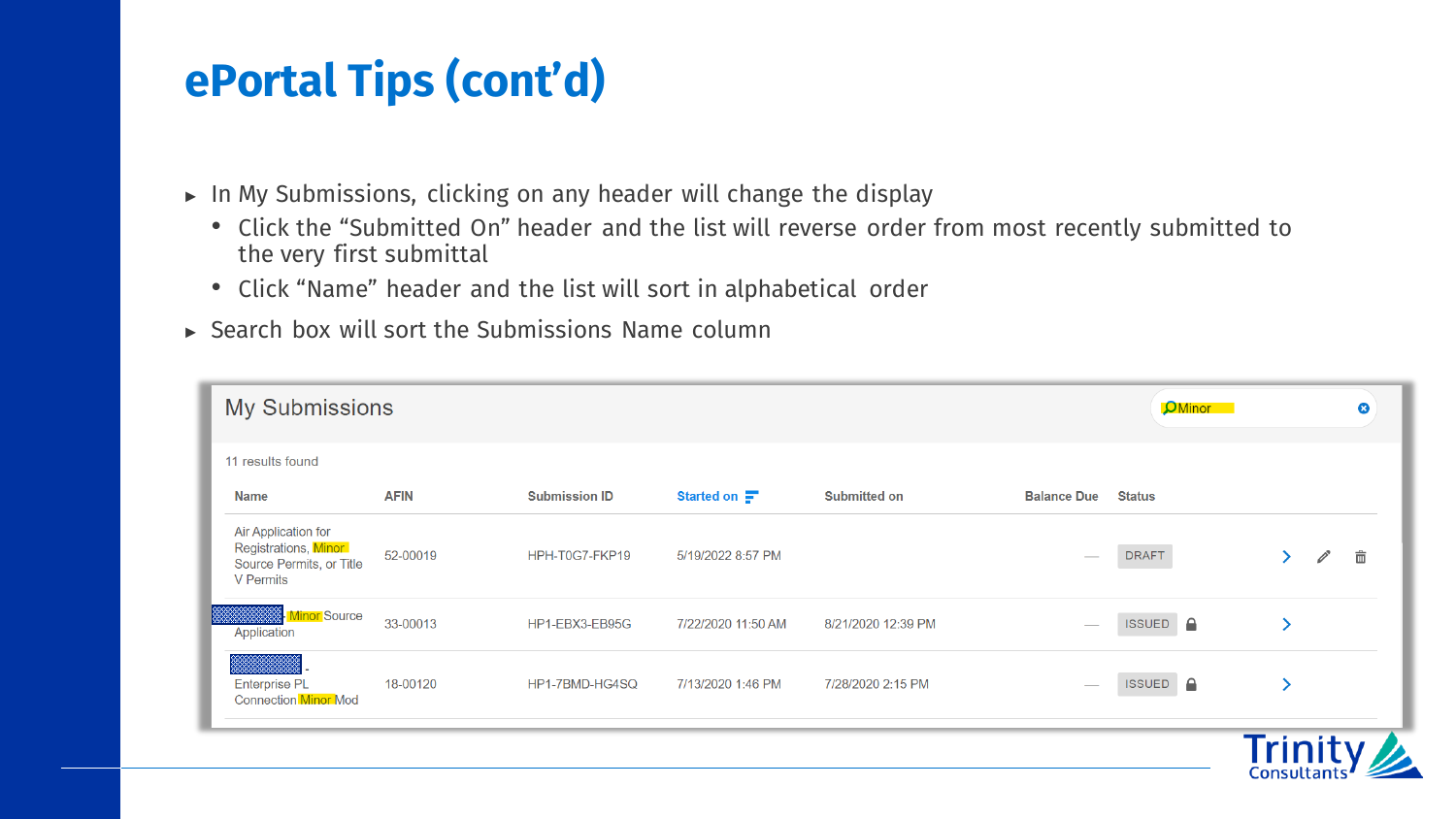# **ePortal Tips (cont'd)**

- ► Don't want to start from scratch? Use the copy function
	- From My Submissions, click on the review icon of the form you want to copy

| <b>My Submissions</b>                                                                       |             |                      |                     |                     |                          | O Quick search |        |
|---------------------------------------------------------------------------------------------|-------------|----------------------|---------------------|---------------------|--------------------------|----------------|--------|
| 182 results found                                                                           |             |                      |                     |                     |                          |                |        |
| <b>Name</b>                                                                                 | <b>AFIN</b> | <b>Submission ID</b> | Started on $\equiv$ | <b>Submitted on</b> | <b>Balance Due</b>       | <b>Status</b>  |        |
| Air Application for<br>Registrations, Minor<br>Source Permits, or Title<br><b>V</b> Permits | 52-00019    | HPH-T0G7-FKP19       | 5/19/2022 8:57 PM   |                     | $\overline{\phantom{a}}$ | <b>DRAFT</b>   | 亩<br>p |
| <b>REGISTER</b> - Monthly<br>Compliance Report -<br>April 2022                              | 35-01477    | HPH-SMRR-ME0FH       | 5/19/2022 9:45 AM   |                     | $\overline{\phantom{a}}$ | <b>SIGNING</b> |        |

• From the Submission Overview page, click the "copy as new" button

| <b>FORM ALIAS</b><br><b>FORM STARTED</b><br><b>FORM SUBMITTED</b> |                                |                        |                 | <b>Status</b><br>$\circ$<br><b>ISSUED</b> |
|-------------------------------------------------------------------|--------------------------------|------------------------|-----------------|-------------------------------------------|
| SUBMISSION ID #<br>SUBMISSION REASON                              | HND-R93J-RVQ5M<br>Modification |                        |                 | <b>Print</b>                              |
| <b>SHOW MORE</b>                                                  |                                | *****<br>3888888888888 |                 | 也 Download                                |
| Processing                                                        |                                |                        | <b>View All</b> | Copy as New                               |
| <b>4 OF 54</b>                                                    |                                |                        | <b>54 OF 54</b> | $\boxed{\square}$ View Confirmation       |

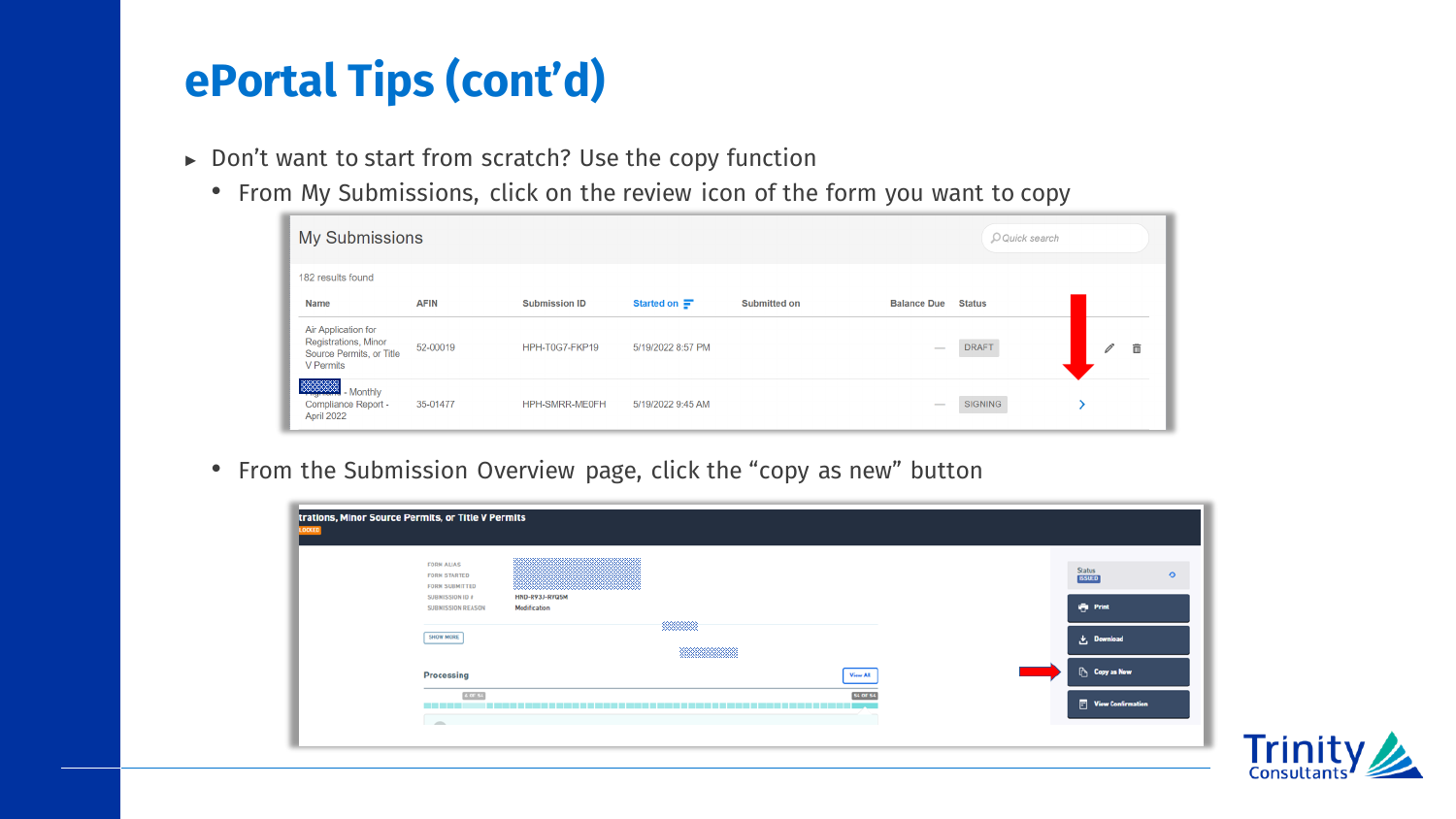## **ePortal Tips (cont'd)**

- ► Track the Application Process in ePortal
	- From the Submissions Overview page of a submitted document

| <b>Summary</b>    | Title V Renewal 2021-<br><b>SUBMISSION ALIAS</b>                                                                                                                                                                                                                                                                                                                                                                                                                                                                                                                                                                                                                                                                                                                                                                                                                                |
|-------------------|---------------------------------------------------------------------------------------------------------------------------------------------------------------------------------------------------------------------------------------------------------------------------------------------------------------------------------------------------------------------------------------------------------------------------------------------------------------------------------------------------------------------------------------------------------------------------------------------------------------------------------------------------------------------------------------------------------------------------------------------------------------------------------------------------------------------------------------------------------------------------------|
| <b>Processing</b> | 09/03/2021 (26 days ago) by <b>2</b> Jayson Ballentine<br><b>SUBMITTED</b>                                                                                                                                                                                                                                                                                                                                                                                                                                                                                                                                                                                                                                                                                                                                                                                                      |
|                   | L Jesslynn Spence Hale<br><b>ORIGINALLY STARTED</b><br><b>BY</b>                                                                                                                                                                                                                                                                                                                                                                                                                                                                                                                                                                                                                                                                                                                                                                                                                |
|                   | 20-00017<br><b>AFIN</b>                                                                                                                                                                                                                                                                                                                                                                                                                                                                                                                                                                                                                                                                                                                                                                                                                                                         |
|                   | HPB-85Q1-MDYKC<br><b>SUBMISSION ID</b>                                                                                                                                                                                                                                                                                                                                                                                                                                                                                                                                                                                                                                                                                                                                                                                                                                          |
|                   | Renewal<br><b>SUBMISSION REASON</b>                                                                                                                                                                                                                                                                                                                                                                                                                                                                                                                                                                                                                                                                                                                                                                                                                                             |
|                   |                                                                                                                                                                                                                                                                                                                                                                                                                                                                                                                                                                                                                                                                                                                                                                                                                                                                                 |
|                   | <b>Processing</b><br><b>View All</b><br>17 OF 52<br>7 OF 52                                                                                                                                                                                                                                                                                                                                                                                                                                                                                                                                                                                                                                                                                                                                                                                                                     |
|                   |                                                                                                                                                                                                                                                                                                                                                                                                                                                                                                                                                                                                                                                                                                                                                                                                                                                                                 |
|                   | If Superceded, See<br><b>Review Application and</b><br>Receive Act 163 Proof of<br>Receive Act 163 Proof of<br><b>17B</b><br>17A<br>$\bullet$<br>$\sim$<br><b>Instructions for Further</b><br><b>Attach Draft Permit,</b><br><b>Publication, Attach the</b><br>Payment, Attach the<br>Proof to the Submission,<br><b>Processing and Do Not</b><br>Appendices, SOB, Fee,<br>Proof to the Submission,<br><b>Check this Step as</b><br>Invoice, PN, and Un-<br>and Add Publication Date<br>and Add Payment Date to<br><b>Completed. If Not</b><br>to Note (AA)<br>Note (AA)<br><b>ZyPrinted</b><br>Superceded, Check this<br>Correspondence to the<br>COMPLETED 09/17/2021<br>COMPLETED 09/17/2021<br>Step as Completed.<br><b>Submission (Engineer)</b><br><b>2</b> Cynthia Hook<br><b>L</b> Cynthia Hook<br>(Engineer)<br><b>OVERDUE</b> 09/13/2021<br><b>OVERDUE</b> 09/13/2021 |

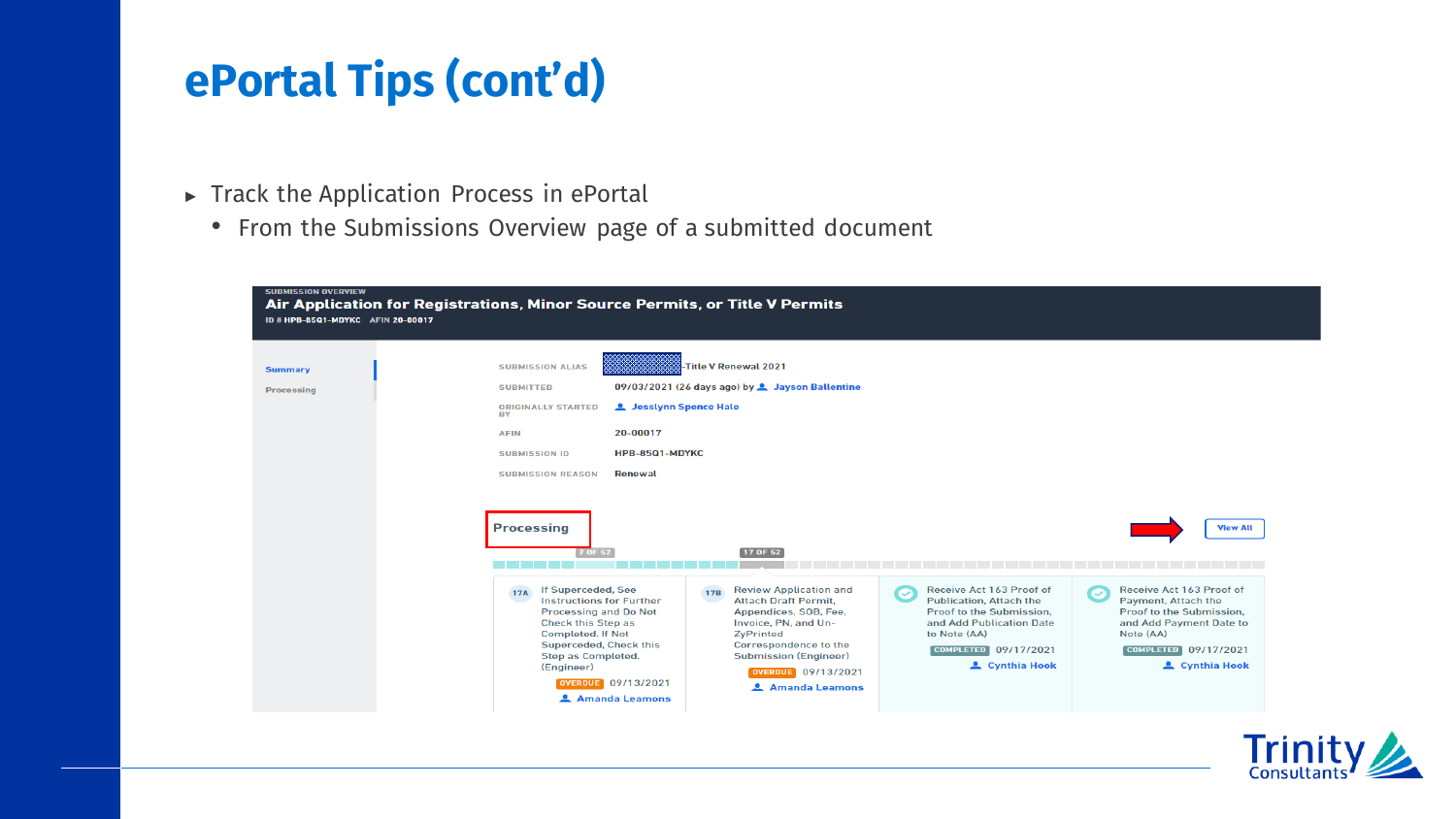### **ePortal Reminders**

- ► Remember that clicking "Begin Form Entry" starts a **new** submission **every time**
	- All documents (draft and submitted) are in My Submissions
- ► DEQ periodically purges incomplete draft documents from ePortal
	- Draft documents with no activity for 100 days are purged
	- DEQ sends a notification email to the creator prior to purging
	- Make at least 1 change to restart 100-day clock

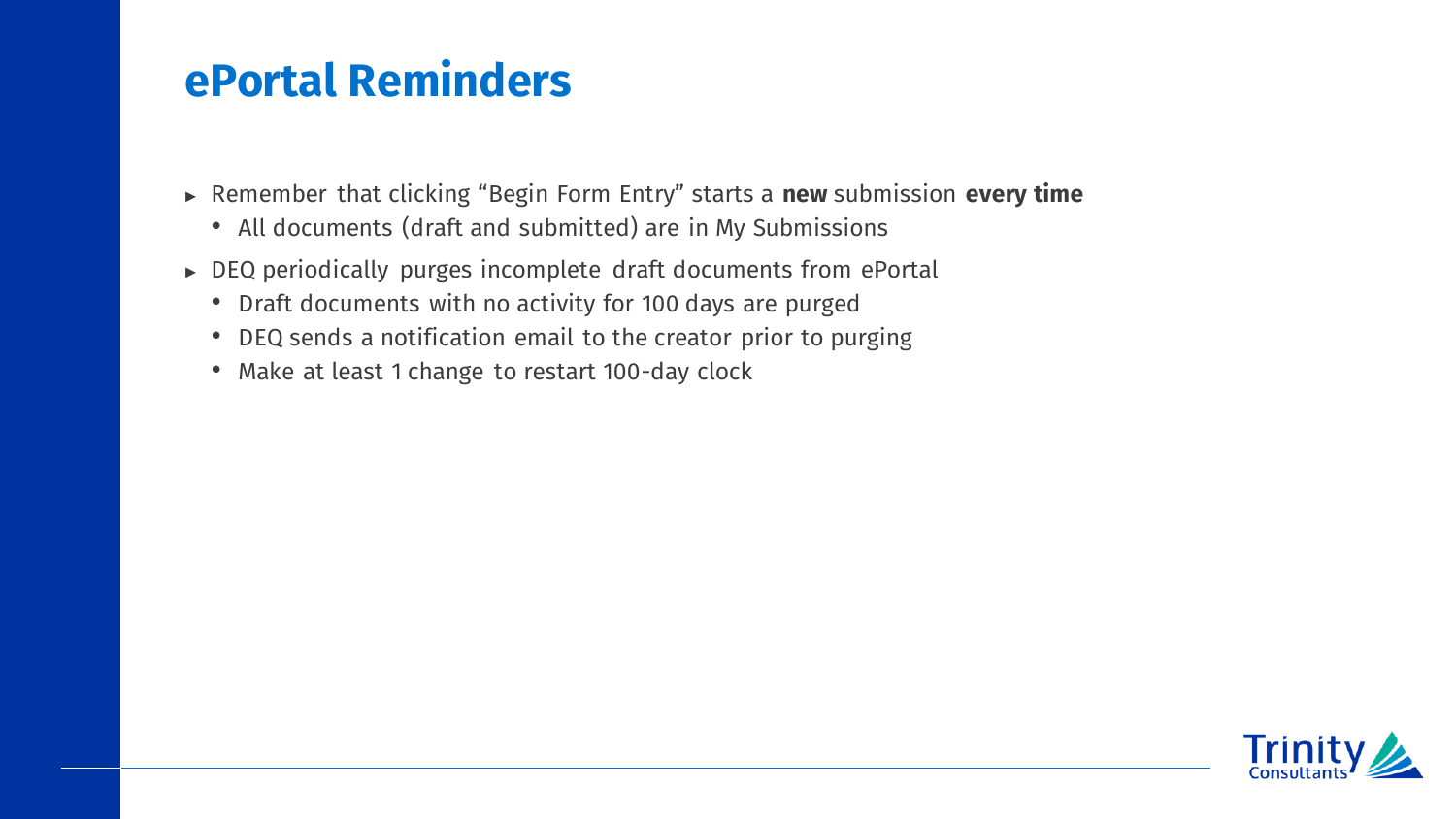#### **ePortal DEQ Contact**

- ►Help-ePortal@adeq.state.ar.us
- ►Ann Sudmeyer (SUDMEYER@adeq.state.ar.us)